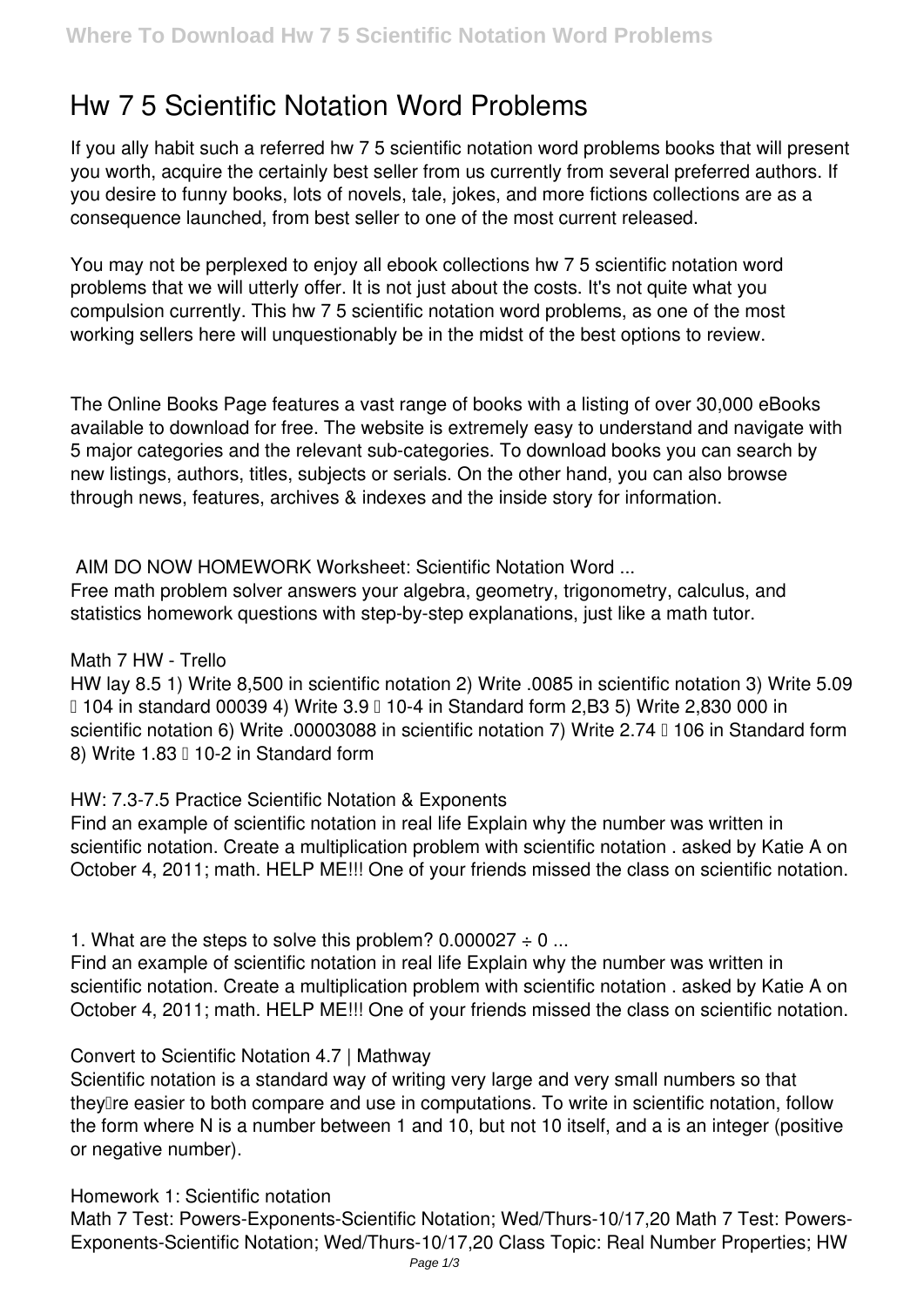Finish questions 2,3 and 7 on page 2. Do not do the box. Class Topic: Real Number Properties; HW Finish questions 2,3 and 7 on page 2. Do not do the box.

# **(Solved) - Algebra II Name ...**

One last example: Consider s  $5 \times 10{-}8$  multiplied by  $6 \times 10{-}7$ .  $5 \times 6 = 30$  and  $-8{-}7 = -15$ . So, the answer would be 30 x 10-15, except that the number is again not in proper scientific notation. So, we write it as 3.000 x 10-14 , by again adding 1 to the power exponent. So, try doing the following multiplication:

#### **Scientific Notation Worksheets**

UNIT 3: FRACTIONS, DECIMALS, & PERCENTS Schedule Change: Unit 3-5 "Reducing Fractions" will be taught in between units 3-1 and 3-2.

# **Unit 1 Real Number System Homework**

SCIENTIFIC NOTATION. Because of the very large and very small numbers frequently encountered in most scientific disciplines it is both convenient and economical in terms of time and space to express numbers in so-called scientific notation rather than conventional notation.

#### **(Solved) - Algebra II Name ...**

Algebra II Name: \_\_\_\_\_Block\_\_\_\_\_\_ Date: \_\_\_\_\_ HW 7-5 Scientific Notation Word Problems -10 1. The particle of dust has a mass of 7.53 x 10 kilograms. Find the weight of 5 billion dust particles. 19 12 2. The distance from the sun to the Andromeda galaxy is 1.2 x 10 miles.

# **Hw 7 5 Scientific Notation**

HW 7-5 Scientific Notation Word Problems 1. The particle of dust has a mass of 7.53 x 10-10 kilograms. Find the weight of 5 billion dust particles. 2. 19The distance from the sun to the Andromeda galaxy is 1.2 x 10 miles. Light travels at a speed of 5.88 x 10 12 miles per year (called a light-year).

# **Math Skills - Scientific Notation**

M8 1-2: Scientific Notation HW . Answer the following questions on your lined paper. 1. A computer can perform 4.66 x 108 calculations per second. What is this number in standard form? 2. The size of the Indian Ocean is 2.7 x 1010 square miles. The Arctic Ocean is 4.5 X 105 square miles.

# **10. What is 0.000750 in scientific notation? 75 × 1004 7.5 ...**

Algebra II Name: Block Date: HW 7-5 Scientific Notation Word Problems -10 1. The particle of dust has a mass of 7.53 x 10 kilograms. Find the weight of 5 billion dust particles. 19 12 2. The distance from the sun to the Andromeda galaxy is 1.2 x 10 miles. Light travels at a speed of 5.88 x 10 miles per year (called a light-year

**what is 0.000750 in scientific notation? a.75 x 10^-4 b. 7 ...**

# **Scientific Notation and Significant Figures (1.7)**

Percent, and Scientific Notation (Calculators will NOT be used) Homework . SOL 7.1 - The student will: a) Investigate and describe the concept of negative exponents for powers of ten; b) Determine scientific notation for numbers greater than zero; c) Compare and order fractions, decimals, percents and numbers written in scientific notation